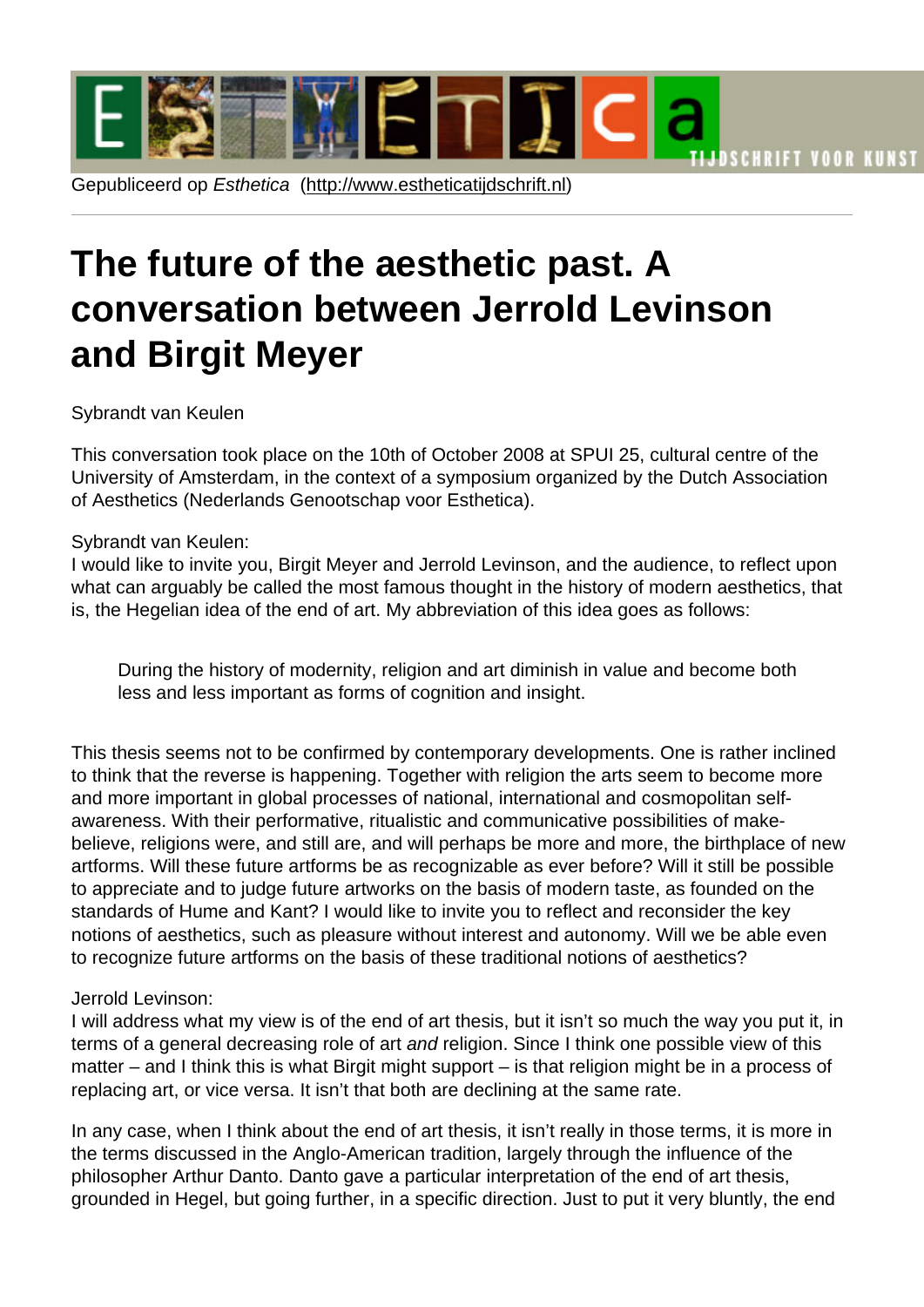of art thesis says in some sense that art is over, or that art is finished, or that art no longer has a point or purpose. But what does this mean most simply? Do we really mean that art is going to stop, or could Danto have meant that? No. Art is not going to stop; probably art is never going to stop as long as there are human beings. Art in my conception is an essentially selfregarding activity, it is continually feeding on itself, and there is no obvious way in which it will ever cease, anymore than, say, bacterial growth is likely to cease. Bacteria keep growing because there is already some bacteria growing. Or like yeast cultures. Art is something like yeast culture. Not the smell usually. But art has the same inherent inertia to continue out of its own nature. Because in some sense – and this is a kind of view of art that I defend – art is, as it were, something that necessarily refers to itself and previous traditions of art. And that is sort of what the essence of art is, now. Now that the Kantian, or more traditional standards of what makes something art – beauty or form, or some particular level of skill or technique – no longer make sense as general requirements for arthood. It is only as if by process of elimination the only definition, the only conception that does make sense, is a conception according to which art is a kind of activity that, as it were, feeds on itself, by relating itself in some way or other to its own concrete history. In short, something is art if it feeds into or feeds on preexisting art in a certain way.

So, I don't think that art is going to stop. And I don't think that Danto, or anyone else who supports the end of art thesis, has that in mind. So what I want to do before I finish this little discourse is to articulate a few senses of what the end of art could mean, in a reasonable fashion.

One possibility is the idea – and that is probably close to the Hegelian idea – that art no longer has a definite mission or goal or purpose, or a final state towards which it is striving. If you assert that thesis you are not saying that art is going to stop, but simply that it no longer has a kind of defining mission towards which it is all directed. If you do say that, then of course it is possible that this mission or goal will be reached. And in Danto's view it has been reached, or it was reached in the fifties or sixties. The goal or the mission in those days was something like: art should attempt to know itself fully, art should attempt to completely understand its own nature. Well, that sounds like something that philosophers do. They try to understand the nature of something fully. Of course philosophers get to use language – texts, arguments – and art doesn't usually have that available. It has instead images, pieces of stone, tones – and sometimes words, but they are often not very directly employed, as in much modern poetry. But if art can do something like that, that is, if art can know itself and somehow display that knowledge, then that is going to be a long, convoluted, difficult process, but it might eventually come to an end. And according to Hegel that possibility was always there, and according to Danto it was achieved, that is to say, when art acquired a certain kind of selfconsciousness, and adopted certain sorts of styles and methods that were really addressed at making clear the nature of art, rather than doing what art more traditionally has done, such as express the artist's emotions, or explain the external world, or create objects of surpassing beauty.

When or how did art manage to acquire a certain kind of self-consciousness? Well, you can think of a modernist style or modernist ethos according to which – this is just one way, not the only way, to put it – you sort of purify the nature of the artform by making only those features that are essential to it salient. This is Danto's kind of narrative: painting got rid of representation and expression, and simply presented paintings that were manifestly paintings and nothing else. For instance, flat canvases with very little articulation, and perhaps one color. This is a way of drawing attention to the nature of painting, in a sense of drawing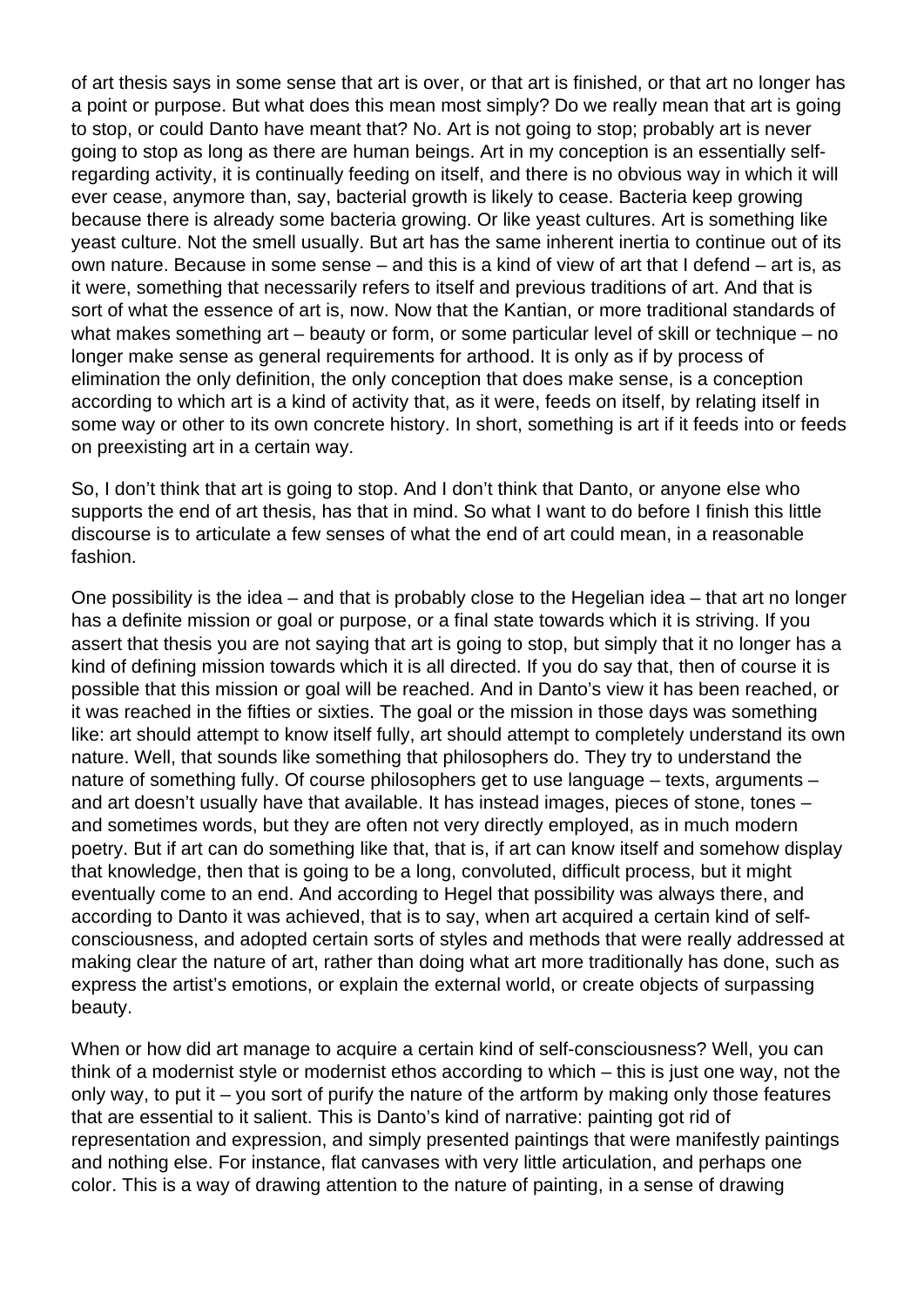attention to the minimal features of a painting. All right, that process, obviously, can have a kind of end. And it did reach, in the view of many people, a kind of dead end. And became not very interesting. But was that really the end of art? Of course not. Art then became more diverse, and more encompassing, and more, as it were, maximal. And these cycles of minimality and maximality, of art's absorption with itself rather than art's turning outward toward the world, will probably continue indefinitely. Since it seems to me very unlikely that, the fact that art conceived a certain way might achieve a sort of goal will also mean the end of art tout court.

Anyway, the distinguishing feature of this kind of claim is that art really does have inherently a given, definite, invariable purpose or goal. But that, I think, is just false. Despite what Hegel or Danto might have thought.

Another, second idea of the end of art is related but slightly different: it is the idea not that art has a definite mission or goal or final state towards which it is working, and thus might eventually get there, and then stop, but rather the idea that art does no longer fulfill for its audience, for its appreciators, the function or functions in human life that it either originally had or else, subsequently, importantly acquired or fulfilled. The idea is that the function of art in people's lives is somehow no longer being fulfilled, because of the way in which art has in fact developed. How could that be? Because art has become too abstract, too impersonal, too conceptual or too technological – choose your favored diagnosis. It is that kind of idea, that art, if it perhaps lacks an essential, divinely-ordained goal, has at any rate certain functions that it either originally performed or subsequently seemed to perform in people's lives, that it no longer is able to perform. In that sense, even though there may be still art, art has in practical terms ended because it is no longer doing what it is supposed to do or should be doing. Well, if that is the case – and I will forbear to pronounce whether that is true or not, though this is something Birgit will perhaps talk about – that leaves a vacuum where other activities might enter. Other activities might supplant or take the place of art, and somehow fulfill those functions that are deeply ingrained in human nature or human culture. What activities? Well, religion, perhaps. Sports, perhaps. Or maybe a kind of nature-religion, you might call it nature adoration, a sort of deeply ecological ethos. Or it could be a form of aestheticized hyperconsumerism. There is a lot of evidence of that in the place I happen to be living, namely Brussels. On the fanciest shopping street in Brussels, Avenue Louise, there is a Nespresso store. I don't know if you have Nespresso stores here?

Sybrandt van Keulen: Coffee shops we have.

#### Jerrold Levinson:

I do not mean your coffee shops :). When you enter the Nespresso store on Ave. Louise it's just amazing, it's a veritable high temple of consumerism. You feel that there is something sacred or holy, incarnate in all those perfectly aligned boxes in different colors, each containing ten little capsules, almost like jewels. That you stick into you Nespresso machine so as to make a liquor of the gods. And of course all the staff are perfectly groomed and attractive. It has the feeling of a rite when you reach the end of the queue and finally make your selection of Nespresso boxes, then walk out carrying a little Nespresso bag, you just feel, I don't know, somehow blessed or anointed. I am being, of course, a little tongue-in-cheek in saying all that, but not entirely. So that is another possibility: a sort of aestheticized consumerism might take the place of art, at least in part. Other prime examples of veritable temples of modern consumerism are the Emporio Armani stores, which exude some of the grandeur of ancient Roman temples or perhaps, closer to home, the Mussolinian grandeur of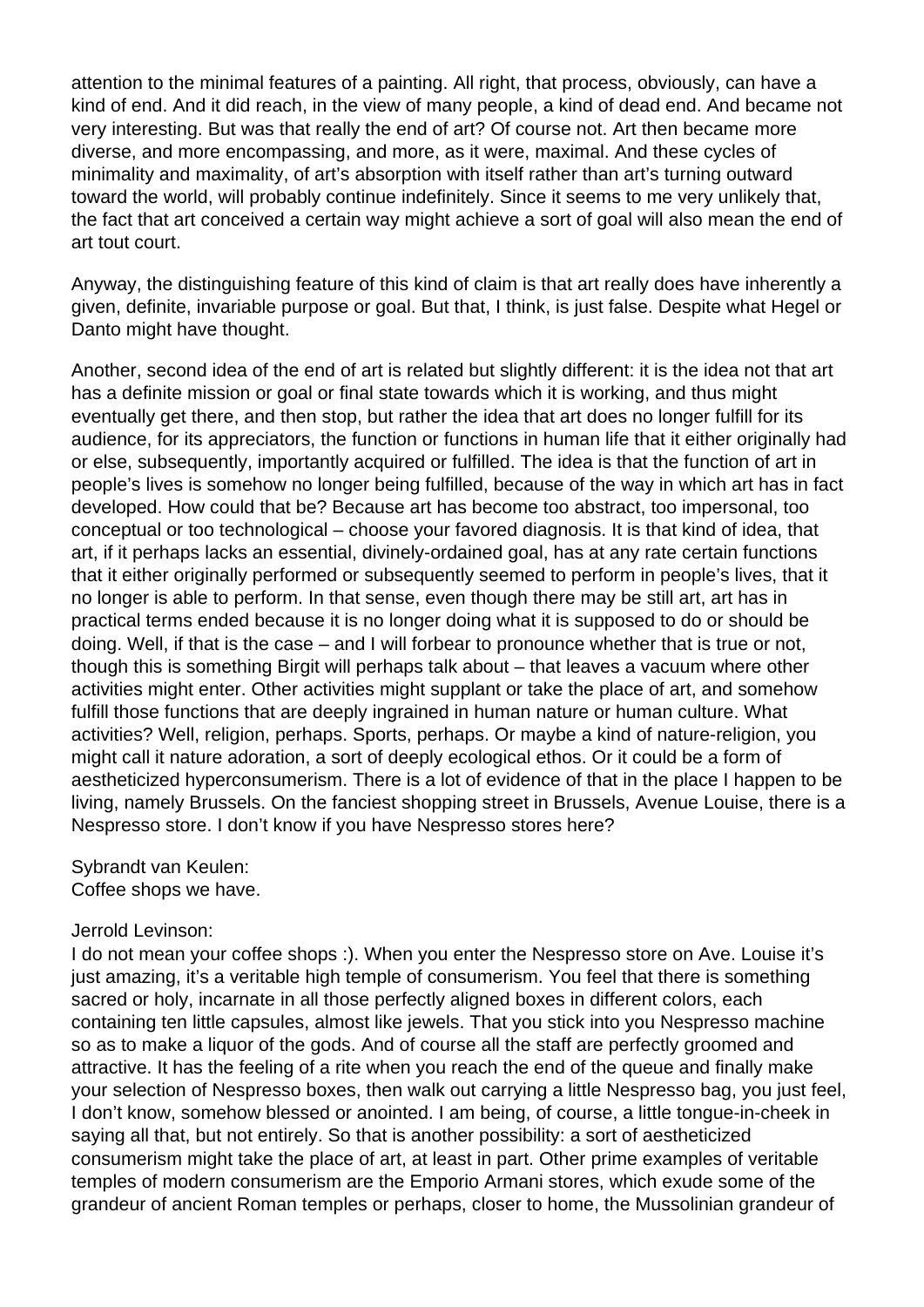the colonnades of Turin.

A third idea of the end of art, a third interpretation of the end of art, focuses more on how perhaps art is no longer working for creators, for the artists, as opposed to art no longer working for audiences or consumers. It is the same idea, but with just that transposition that maybe what art used to do for artists, the need that it fulfilled – self-expression, personal definition, social commentary, invention of new modes of beauty or sublimity – that maybe art doesn't do that anymore. That the way art has evolved, the particular styles and artforms that have evolved, provide less and less opportunity for that. Remember, I am not claiming that that is so, but only that that would be another interpretation of the end of art thesis, one that would not be as blatantly false as the idea that art has simply stopped. Because, if you haven't noticed, art has not stopped! But it might be that art by and large no longer fulfills the needs of creators, the traditional needs of the sort that I just mentioned.

The last interpretation of the end of art thesis that I will mention that has some currency or some plausibility, is the idea of the end of high art, or les beaux arts, as somehow superior to, dominant over, or suppressing all other kind of art – low art, folk art, naïve art, world art, whatever label seems appropriate to. The end of art thesis so interpreted is the idea that it's the end of the hegemony of fine art as somehow having the exclusive right to call itself art and other art somehow being art only in a secondary or a parasitic sense. To some extent I think that thesis has in fact been realized. It seems an aspect of cultural globalization and of how extensively popular art has permeated the lives of almost everyone, however elitist, hermetic and stand-offish they might try to be. It seems clear that art in this broader sense has in some sense triumphed, and has largely replaced high art, or has knocked high art off of its exclusive pedestal. And that might be what some people mean by the end of art, when they don't mean – what is obviously false – that art has simply stopped.

Sybrandt van Keulen:

Would you agree that the 'high art' of your last interpretation is equivalent to Western art?

Jerrold Levinson:

No, I wouldn't use those terms equivalently. Perhaps in art history text books they are used equivalently.

Sybrandt van Keulen:

Did you use 'high' in the Bourdieu's sense of the word, as a process of distinction empowered by an upper class?

Jerrold Levinson: More or less. Western art – well you know, hip-hop music is Western art, produced in the West. But it's not high art.

Sybrandt van Keulen: But from the start did 'we' regard Chinese art as high art?

Jerrold Levinson:

Given our notion of high art, we are able to recognize instances of it in cultures other than our own. High art is obviously present in Japan, China, India and a number of other cultures. It's less obviously present in some other cultures.

Birgit Meyer: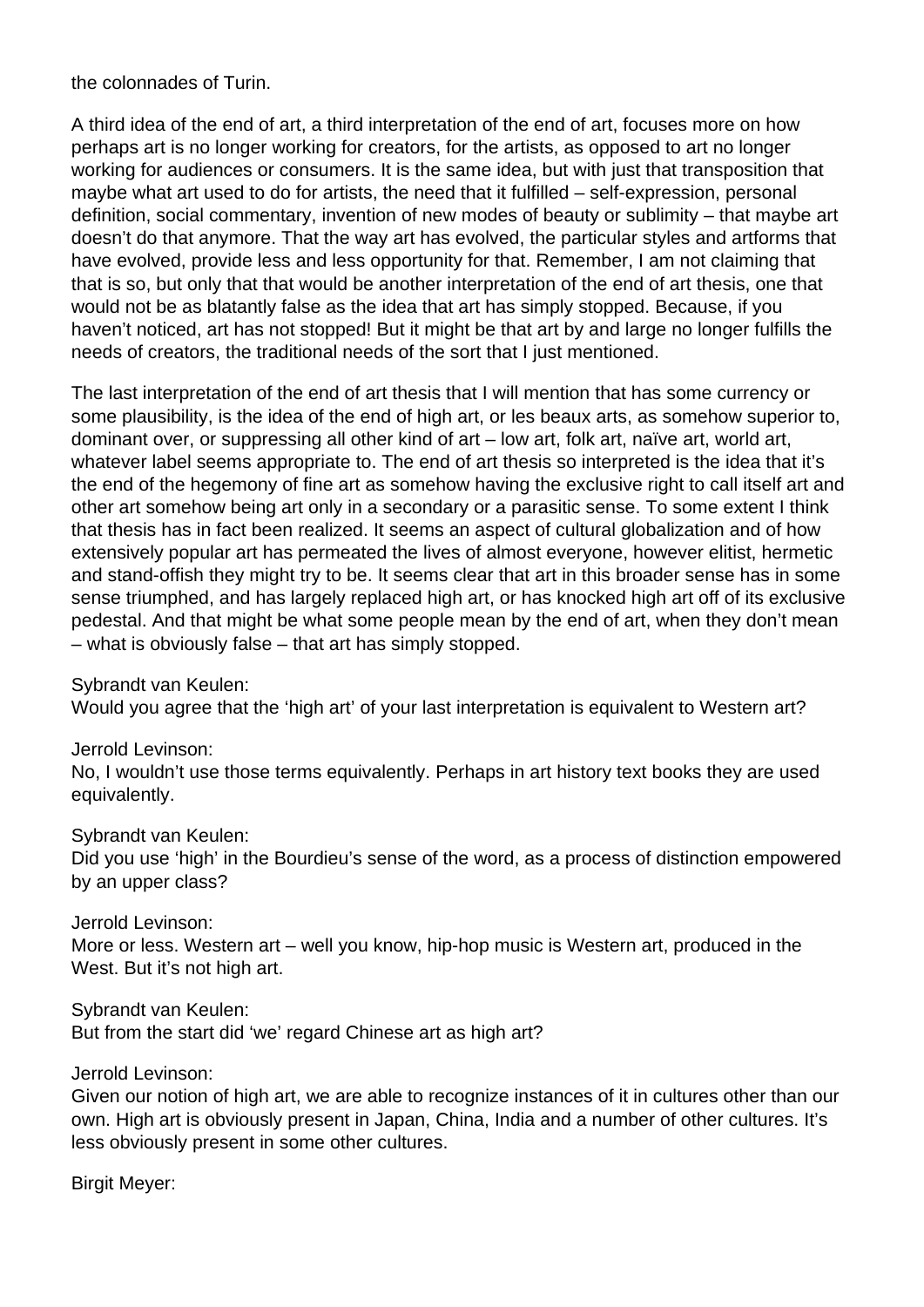Africa would be a problem. That has always been the instance of primitive art. African artists struggle nowadays to transform their so-called primitive art into high art.

#### Jerrold Levinson:

It is maybe unnecessary for an artform to somehow earn the status of high art to be recognized as art per se. We have now a less exclusive understanding of the sphere of art. That is part of what someone might mean, from a conservative point of view, by the end of art, that is to say, the passing of a narrow notion of art restricted to what is in effect high art.

#### Sybrandt van Keulen:

That is maybe the reason why all these 'primitive' art objects end up in Western museums. But I would like to give Birgit Meyer the opportunity to reflect on the end of art thesis, as long as she likes.

#### Birgit Meyer:

Thank you. I will address this problem, and the question of the future of aesthetics, from an anthropological and social science perspective. I would phrase the question of Sybrandt differently, because you as philosophers start with Hegel and then ask: what do we think of the contemporary developments in the line of Hegel? In my field it goes, as it were, the other way around: the point of entry is very much contemporary developments. What is going on, what motivates and mobilizes people to change? What happens with the relation between religion and art?

For some anthropologists more than others, but surely for me, the philosophical, broader cultural questions are very important. It is clear to me, and that resonates with what Jerrold Levinson said, that of course there is no end of art or religion. But what we do encounter is a reconfiguration of art and religion, as certain social systems that involve people in certain ways and also produce subjectivities. What interests me is indeed this kind of reconfiguration. The problems many social scientists are facing have nothing to do with the end of art, but what is at the heart of social sciences is the question: what happens to religion? For in sociology, but also partly in anthropology, what has been dominating our thinking and our theorizing for a long time, has been a certain understanding of modernity in terms of disenchantment and secularization. But here and now we live in a world in which religion seems to become ever more important, so what to do about that? This re-emergence of religion requires reflection, in order to account for the contemporary developments. And I would add that it also requires tapping into other repertoires than the social sciences alone.

As Jerrold Levinson made clear from the start and also with his second interpretation of the end of art thesis, certain people think that, after disenchantment, after the diminishing of religion, art would fill the vacuum ('religion might be in a process of replacing art, or vice versa'). This interpretation I don't find very convincing, and it does not even seem very interesting to say that certain things go down and other things go up or exchange places. I am far more interested in reconfigurations of cultural and social processes. Therefore we must take the question of the future of art and religion together and focus on the relation between art and religion. When we conceptualize art and religion together, so to speak, this creates a new intellectual space. In order to understand the appeal of religion in these days we need to go further than a Durkheimian or a narrow social science perspective. The old and still relevant big question for anthropologists and sociologist is: how is it possible that people bond, that they come together? What organizes this? A very basic insight for social sciences in order to answer this question is: people must share beliefs and express these beliefs in rituals which they perform. So, what is relevant in our days, with regard to the rise of religions,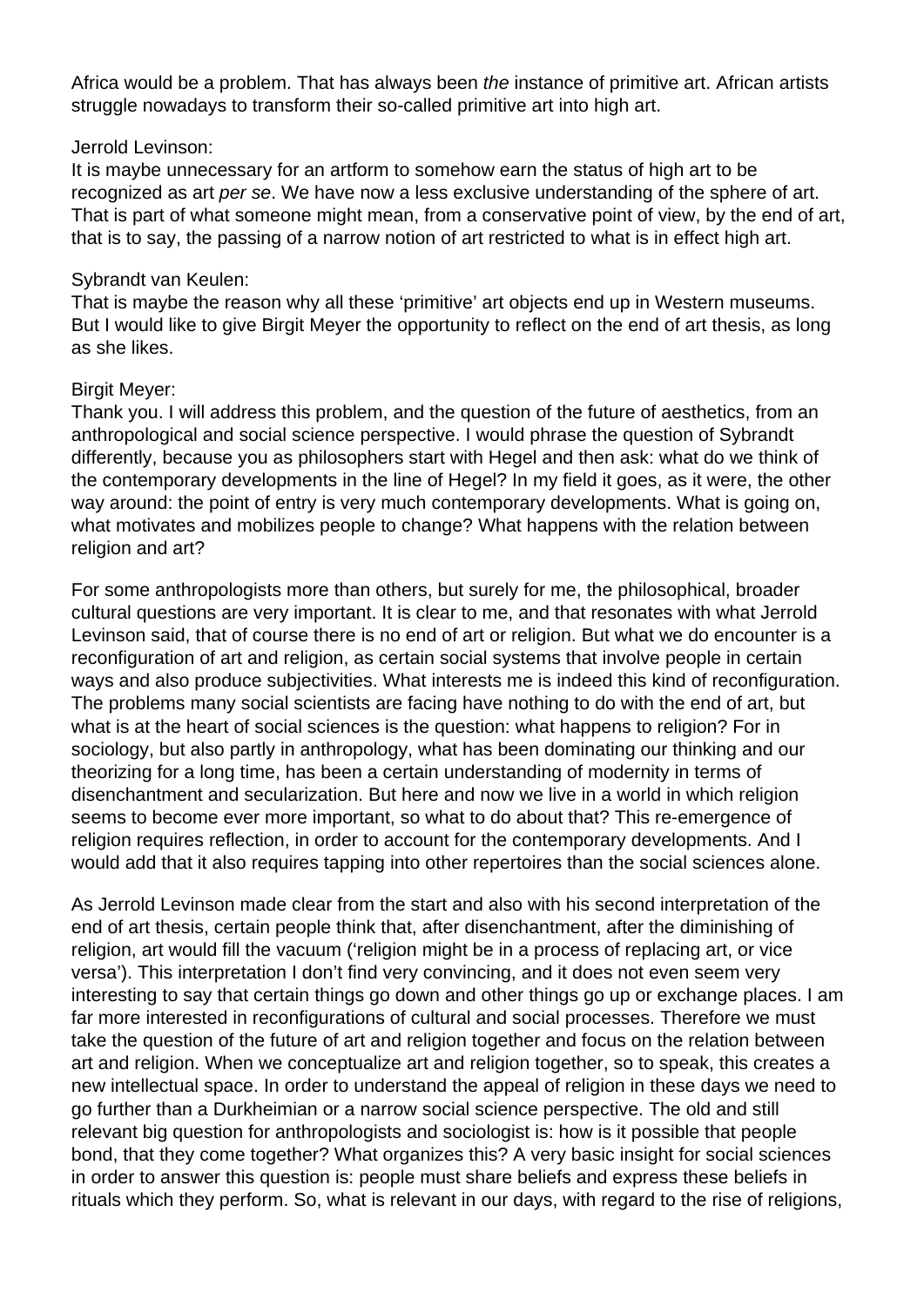<span id="page-5-0"></span>is that we note that all kinds of imagined communities are somehow appearing. The question is then to what extent religions are able to organize and mobilize people into certain imagined communities? How can they mobilize people? There have been attempts, by Benedict Anderson and others, to take into consideration the importance of the imagination.  $1$  But for Anderson and others, the 'imagination' is a process that takes place in the mind in a sort of Kantian categorical way. So from his perspective people share a certain set of symbols. Well, this is obviously not enough to understand why it is and how it happens that religion seems to appeal to people. What is needed for further understanding, is the notion that cultural forms – in order to be shared, and to produce by subjects and communities – also need the body and the sensorium.

Over the last five, ten years an explosion of publications in the anthropological field refers to this insight, together with the term 'aesthetics', as a kind of magical term. Especially in America, for example in the upcoming conference of the American Anthropological Association, many panels mobilize the question of aesthetics and self-making, political aesthetics and nation-making. But the question is, of course: how do we address and mobilize aesthetics? From my point of view it implies, to put it bluntly, a rejection of one of the main notions of high art, that is, the Kantian notion of disinterestedness of the beholder. More generally I perceive a strong turn to earlier aesthetics, Aristotelian aesthetics for example, and his core notion of 'aisthesis', which is about our sensory experience and sensitive knowledge of the world. And actually in my own field, people who work on religion try to understand the binding power of cultural forms that are mobilized in religious traditions.

There have been all kinds of terms coined, for example the British anthropologist Christopher Pinney wrote a book about India, about Hindu mass produced lithographs of Hindu Gods.<sup>[2]</sup> What he is interested in, is how these images are not just mass reproductions of some god, but operate in a certain setting of learned viewing. So religion involves certain learning and teaching processes. People learn how to approach these images – which are mass produced depictions – in such a way that they become alive, and that they become points of contact to get in touch with the gods. This has very strong sensory implications. It is not just that people look at an image. An image appears to be far more than a representation to be looked at: images also function in a synaesthetic way. What is of great value to me in the empirical study of Pinney, is the question how these images are able to touch people and to form them and transform them into viable Hindu worshippers. He coined a not so lucky term, 'corporeal aesthetics' or 'corpothetics', in order to stress this specific aesthetic power, which also goes down to more, ordinary, religiously loaded artforms that have a strong impact on the body. There are many more people who work in the strain of Pinney, and in my inaugural lecture I had also his work in mind.<sup>3</sup>

I myself work on Christian movements in Africa – Protestantism, Pentecostal movements – which excel by making prolific use of media, mainly television. The use of media in these kinds of churches is very interesting, which can be understood as part and parcel of broader mediation practices. In these churches television functions as a medium to convey a sense of transcendence, but it happens that it also assures people that – even only just in watching a 'super-pastor' on screen – they can be in touch with a divine power. It happens that pastors on screen say: 'touch the screen, and pray, and you will feel how the Holy Spirit is present'. In this way television very much mobilizes people in all their senses, and shapes and frames them, and gives them the assurance that a medium like television can function as a conveyer of, and an encounter with, the transcendental – that it can give you some truth. This use of media, such as television, brings me to the observation of an interesting phenomenon, namely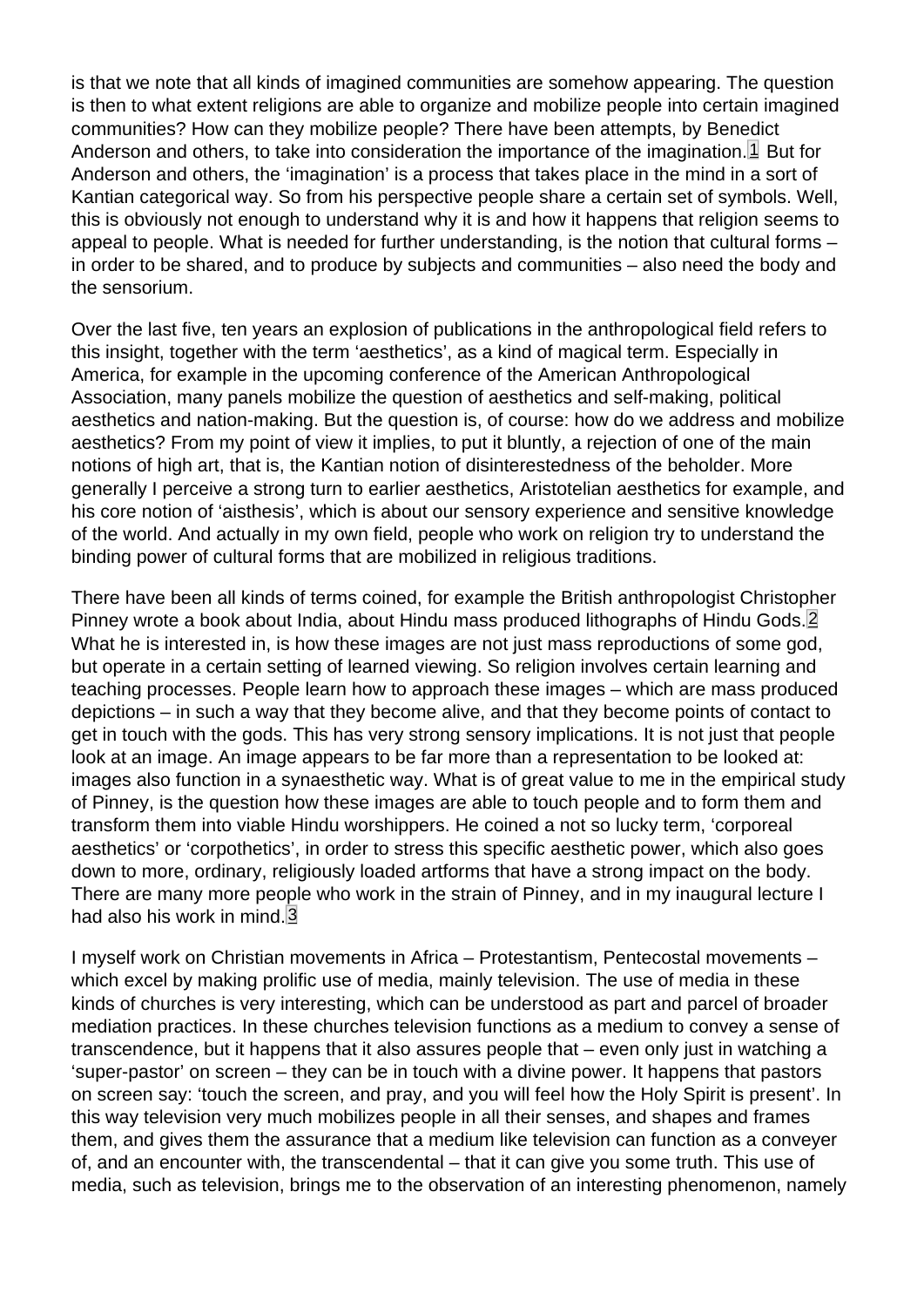the simultaneous occurrence of two aspects: media and mediation are necessary and in a sense they may, as artificial constructions, alienate us and distract us from the world. Yet at the same time these constructions are often authorized, in various ways, as authentic. I am interested in this process of how cultural forms, as artforms, are authenticated by certain acts and structures of authorization. I think that these processes are also active in consumer Nespresso culture and common life.

This brings me to rephrase 'corporeal aesthetics' into a term that I find more appealing, that is 'sensational form'. To me it refers to the core of religious experience: 'form' I understand as a figuration that addresses and shapes people at the same time. Form is thus part and parcel of a process of formation that operates both on the sensorial level and the level of sensemaking. The notion of 'sensational form' is useful when we want to answer the question how and why does religion appeal. It can give some insight in the ways religions address people in a certain way, and mobilize their senses, in such a way that often bodily experiences are taken as proof of a religious truth. The human body can thus be perceived as an operator in a process of authorization, as an authenticator.

#### Sybrandt van Keulen:

Can all kinds of media, or all mediated information (photos, internet) trigger this mood of divine presence?

Birgit Meyer: They can indeed.

#### Sybrandt van Keulen:

For me, as a hard core Kantian, I would say: these people are just fetishists, they don't know anything about art per se. They just treat an object as demonic or divine, and use it to trigger religious feelings, but they don't have this exclusive feeling I have when I admire a piece of high art.

Birgit Meyer: You relativize it nicely. :)

#### Sybrandt van Keulen:

But what would you say of the Kantian looking down upon the practices of fetishism you just described? I mean that practice of using media as a tool in a process of binding. Isn't this practice not already a devaluation of the pure aesthetic – disinterested – feeling? And in what sense could your notion of 'sensational form' be of help to understand Western art as a cult of fetishists, not only Nespresso consumers, but the consumers of all the objects of the Western art market? How would you balance these tensions, that is, our depreciation of primitive fetishism on the one hand, and on the other hand our self-reflection and self-esteem of our practice of worshipping our own art objects, our own high-and-low art cult?

#### Birgit Meyer:

This is a very complex question. As an anthropologist my task is not to say that Western art is a fetishistic obsession, and that art and religion are or should really be something else. It is not my task to criticize in a moral or cultural sense. What I see as my task as an anthropologist is to understand this, indeed miraculous, process of binding people and creating subjectivities. I am very much interested indeed in the way in which this process occurs. I would also caution against bringing in a hautain idea of high art – what art or religion really should be – and then dismiss what is happening. Because I do think that it is very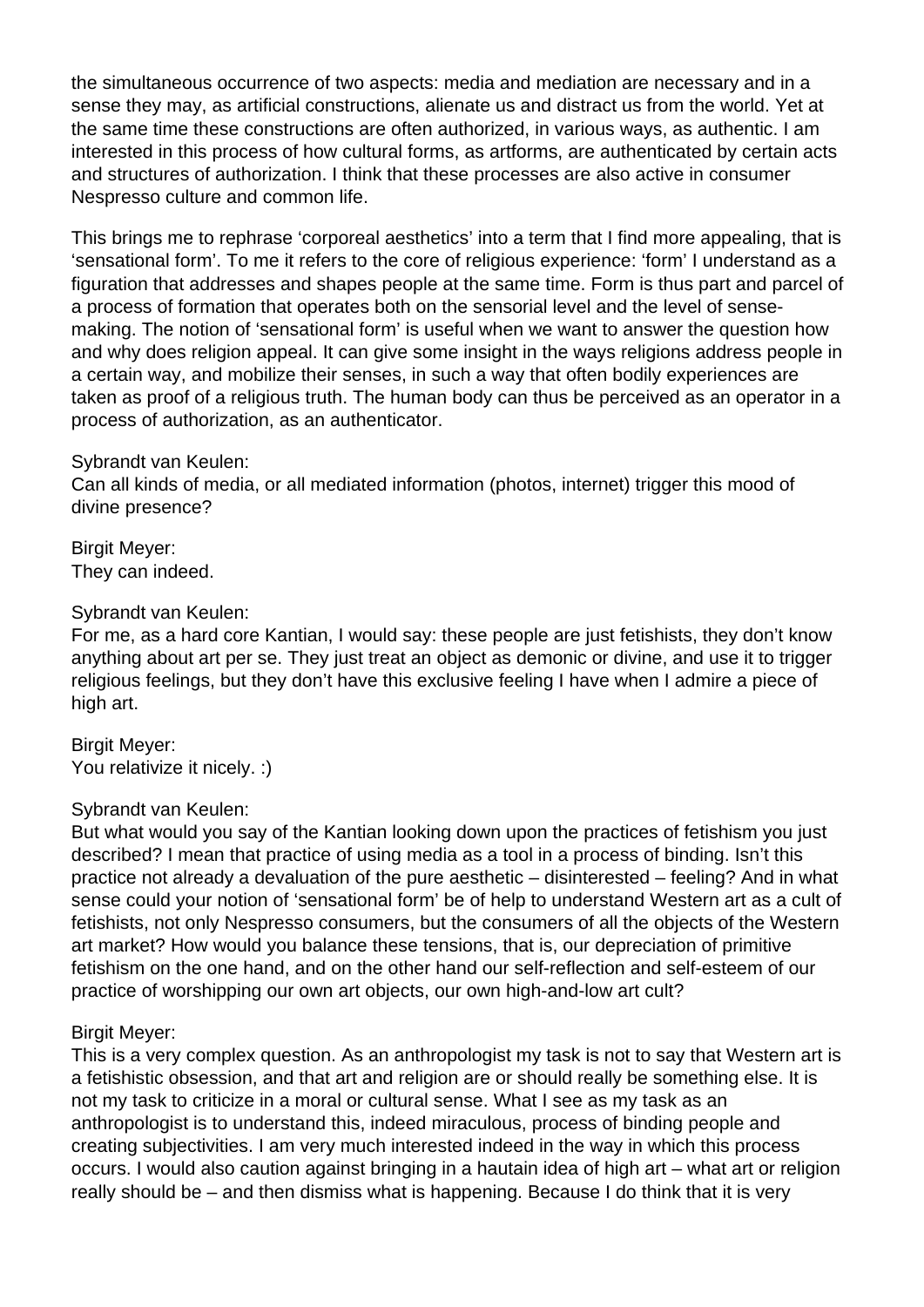problematic to think about religion, for example, as a kind of field that is or should be above the material world. I do not hold that religion can ever work and address people if there is not a kind of mediation. Religion implies by necessity media and mediation – on this point I agree with Hent de Vries – and out of that follows the use of objects that are maybe securalized or sacralized. The process of sacralization is something that interests me. And of course the way in which these processes happen, and objects are sacralized, is something we see happening around us. I propose to look at these processes as part and parcel of power structures.

# Jerrold Levinson:

You have offered a lot of concepts to theorize the aesthetics of religion, but it seems to me that one concept you should foreground in order to respond to the charge that in your way of thinking about religious authority you have wholly abandoned the Kantian notion of aesthetics as follows. You talk about sensational or sensory forms, and claim that the specific forms that embody and crystallize the content are essential. But that is closely connected with the Kantian idea that the essence of the aesthetic experience is a focus on form. Of course your notion of form is not purely Kantian, because for Kant the feeling from form is a pure feeling, focused on the form per se, and not on the form in terms of what it embodies or represents. But still it is not completely unKantian to say that the sensory form in which the religious content is deposited is essential in this process of mediation.

Here is what I thought when I read your text, where you say something about the aesthetics of the image as the concrete embodiment of religious content, something to be perceived and received through all the senses. $4$  The idea here strikes me as a kind of return to and transposition of the central Christian notion of the incarnation, of the Divine in the body of Jesus, itself later symbolized by the rite of the Eucharist. It seems to me that this is not an accident, for this idea would only occur to someone steeped in the tradition of Christian religion. Am I right?

# Birgit Meyer:

Well, it is an interesting point you make. I have just referred to the work of Christopher Pinney who works on Hindu religion, and I would think that this broader approach of religion, as producing a particular kind of aesthetics that involves people with all their senses, is something that would not be confined to Christianity.

# Jerrold Levinson:

Well, I don't mean, after all, that it could not occur to someone of a different tradition, that would be too strong. But the notion of the sensory or material embodiment of meaning is a very natural, almost unavoidable, notion for someone imbued with Christian culture.

# Birgit Meyer:

I have been working on Protestantism, and actually it took me a long while to get to the senses.

# Jerrold Levinson:

You get to the senses sooner with Catholicism, don't you think?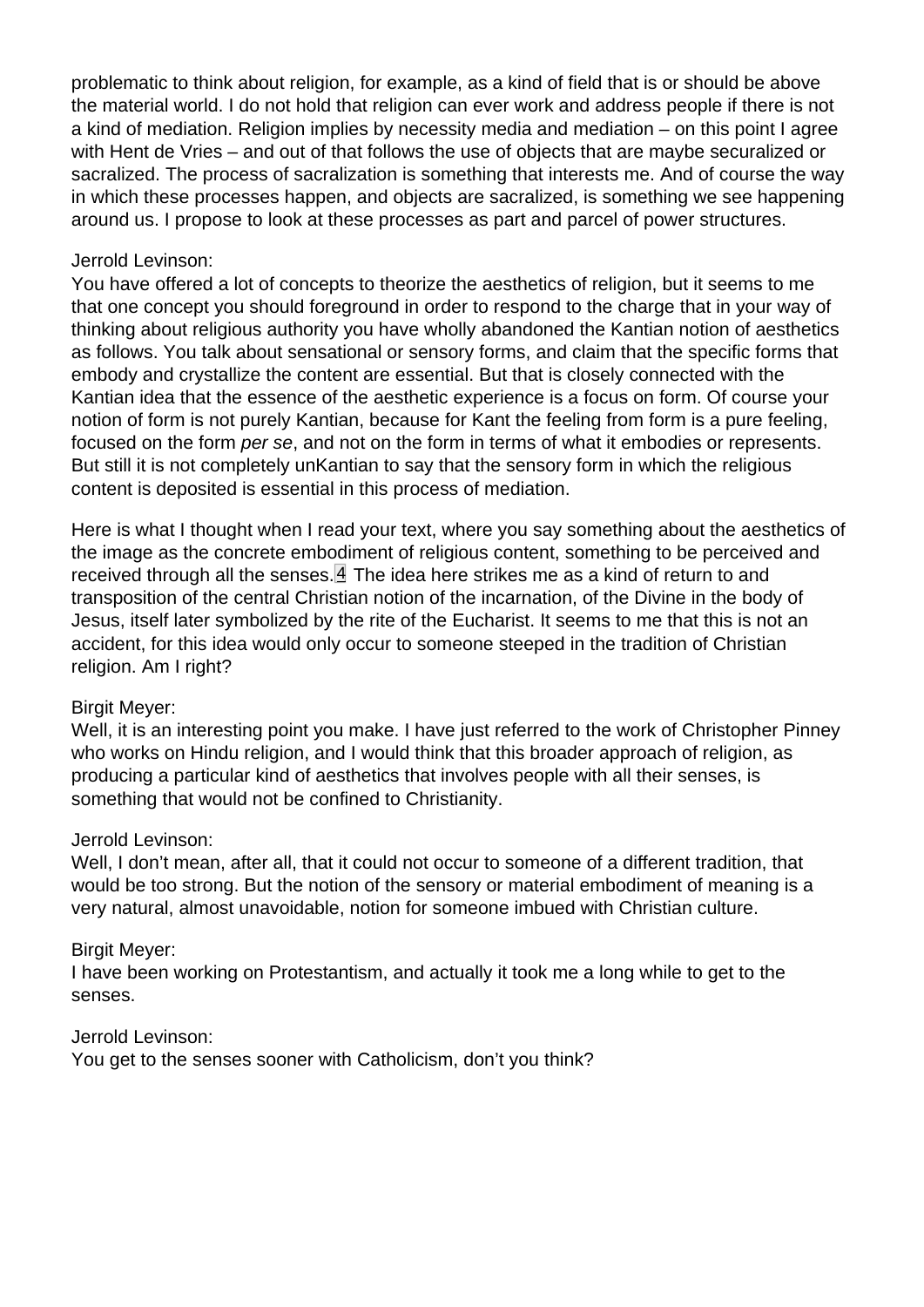## Birgit Meyer:

Exactly. Sensuality is very much downplayed in Protestantism. But having said that, the conception of anthropologists of what religion is, is of course partly influenced by the traditions we are more familiar with, and there is something to the science of religion and the anthropology of religion that leans towards a protestant view of religion.

## Jerrold Levinson:

Indeed, it may very well be that in all religious traditions there is a role for the idea of embodiment or incarnation of whatever, however abstract or spiritual a principle is being posited. That that is necessary for human beings to connect to religion.

## Birgit Meyer:

That is something Hent de Vries argues in his work on religion as mediation.  $5$  He did very pioneering work on religion and media. Religion is about a gap between us and another world. Of course this gap is on the one hand asserted, but on the other hand it is claimed that it is possible to bridge this gap. And here the question of mediation and aesthetics comes in. De Vries' work has been very productive for more comparative work in anthropology.

## Rob van Gerwen (philosopher):

In museums it is very important to be present at the work itself, it is called 'The Acquaintance Principle', and it maintains that aesthetic knowledge must be acquired through first-hand experience of the object of knowledge.  $6$  We think that looking at a painting hanging on the wall in a museum is a different experience from looking at it through a reproduction. Also contemporary artists, performance art, installations etc. are all focused on the present, the presence of the audience. It is all very ritualistic I think.

## Birgit Meyer:

The interesting thing is that – referring to the work of Christopher Pinney, the lithographs are mass reproduced – there is no original. They are all reproductions, simulacra if you like. Yet they are posited in homes and small shrines. They are understood as being able to lead to and to trigger a transcendental experience. It means that this experience does not depend on the uniqueness but on placing the object in a certain setting which allows for this experience.

## Rob van Gerwen:

What puzzles me is the use of television. If you touch the screen there is only glass, no one will bother. But when you touch for example the 'Guernica' you will be jailed. (Public laughter)

## Birgit Meyer:

The point I try to bring across is that our idea – that the possibilities of mass reproduction would somehow destroy the core of a kind of immediate religious experience – is not well founded. Immediate religious experiences are part and parcel of broader mediation processes. These television preachers frame the whole performance, not as a casual serial, but as a multiplication of the power of the Holy Spirit, and yet we can all touch it. As if they say: 'The Holy Spirit is anywhere and now we use television to reach all of you'. This is a mode of rendering present a force that, as such, cannot be represented but can be made present, and powerful, and sensed. People say: 'I touched the television and I felt something'. And this is the key to religious experience that is being created. It would be too simple to say: 'they just use television as a medium'.

Rob van Gerwen: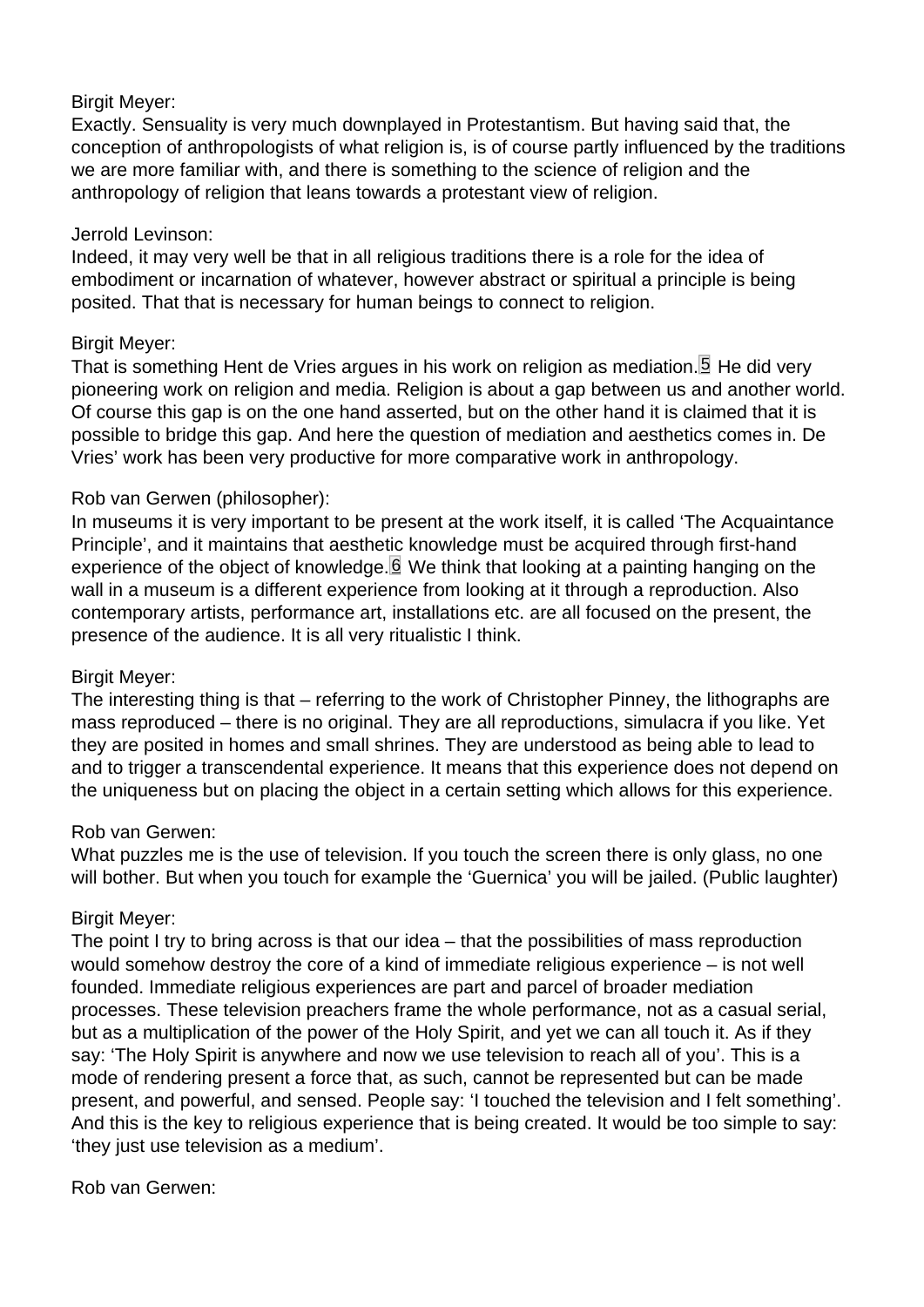<span id="page-9-0"></span>But for us would that be a difference, I think.

Birgit Meyer: Well, I am not sure.

## Irma den Hertog (artist):

The icons in the orthodox churches are being used in the same way as Birgit Meyer described the religious use of television. You touch the icon. They evoke feelings of sacredness. I am an artist and I made a painting for an Italian friend and she was very pleased with it, and she went to Italy and have it blessed by a priest, and she told me: 'now it cannot be destroyed, it can only be burned, but now it is a sacred object'. These feelings are still vivid, maybe not here in the Netherlands, but in Italy and Byzantine churches, like in Russia. The Holy Spirit is present in the picture itself, it is for them not a representation of God.

#### Birgit Meyer:

I am not sure if it is only happening 'there' and not 'here'.

#### Irma den Hertog:

Of course not in a protestant tradition, it is a more catholic and orthodox thing.

## Birgit Meyer:

In this respect the work of an author is very interesting, who also works on religious images, David Morgan, has been working on Jesus images in American popular Protestantism.<sup>[7]</sup> He encounters processes that are very similar to the ones Chris Pinney described. Morgan stresses the corporeal immediacy through which Jesus pictures achieve a compelling presence, rather than featuring as mere depictions. There are also these Jesus images by Warner Sallman.  $\&$  Protestants put these images in their living room, they become sites of worship, and people can tell a lot about how they encounter the divine. Of course they don't worship the picture, but through the picture God becomes present to them. And these are also reproductions. Which shows that also in the protestant tradition something is overlooked: there is some importance of sensational forms. These images make it possible for people to get a glimpse of something that exceeds representation, but that can still gain presence through mediation. And even in the Jewish tradition sensations of awe (sublime) are generated. That is what I find so exciting: immediacy is very much conveyed in a process of mediation; mediation and godly presence are not opposed to each other, but very much enshrined with each other.

## Irma den Hertog:

Would you call the images masks? As being used in the old Greek tragic performance, in the sense that they hide and reveal at the same time.

## Birgit Meyer:

Well, I have to work with observations, with what people say about their feelings and experiences. What I find very interesting is that one encounters processes of authorization; 'forces' that authorize these images as being thorough materializations of the divine. That is the point. Of course the priests entertain a particular kind of relation with their followers, who indeed come to them, and they accept that the priest – and the mediation of images – conduces to convey some experience of divinity. The condition under which this experience can happen is that, of course, this whole process is being authorized. Social processes that make this experience possible.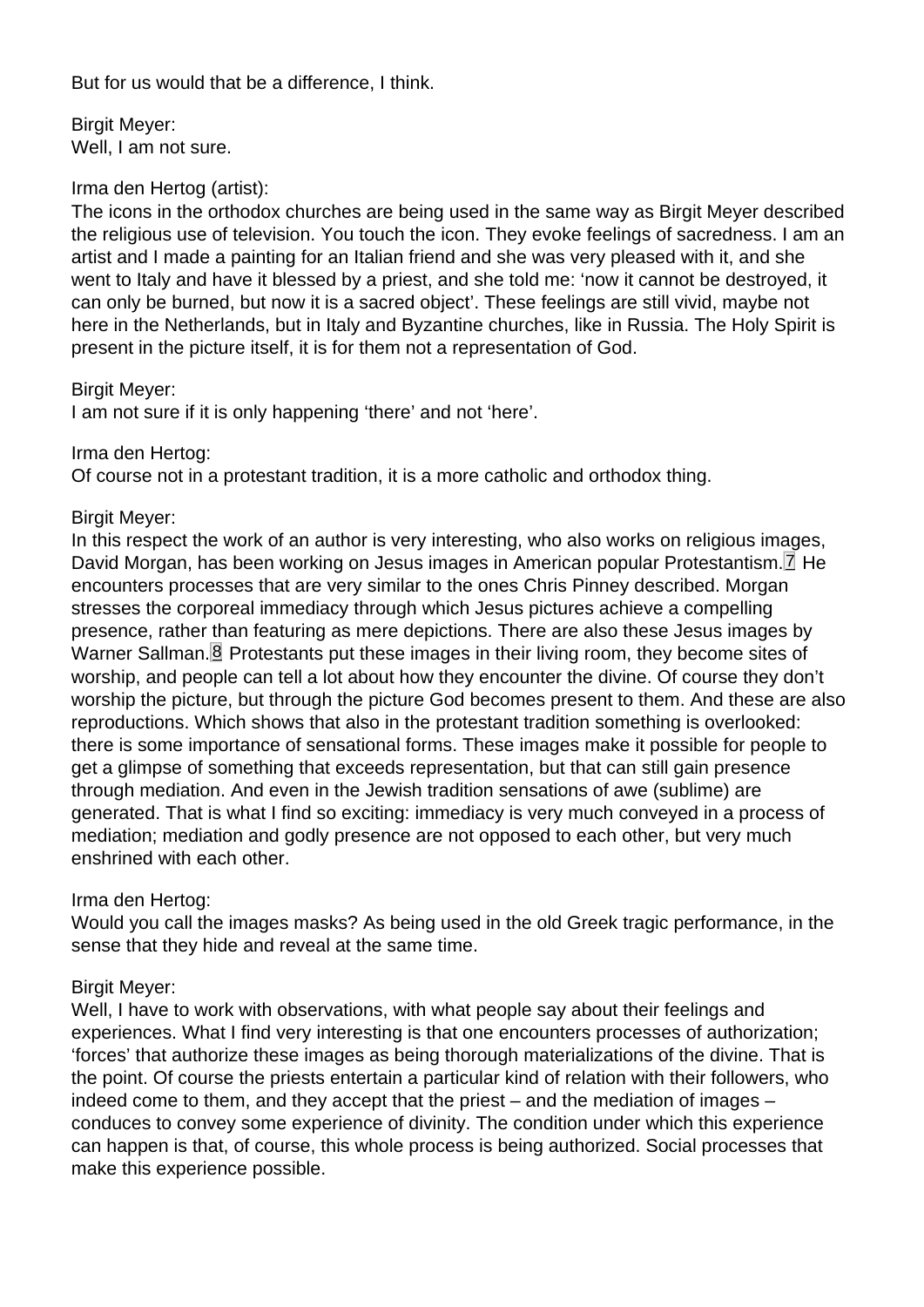#### <span id="page-10-0"></span>Jerrold Levinson:

An essential reference for the issue we are talking about here is the famous essay by Walter Benjamin, The Work of Art in the Age of Mechanical Reproduction, which raises the issue whether the special feeling of sacredness or aura, that the individual artwork – the carved sculpture, the painted canvas – possesses, is tied to that essentially, or could instead survive the rise of mass art, the arts of mass dissemination. Part of what has been said is that maybe there is some sense in which aura or specialness can be preserved, even though you are dealing with multiple or mass artworks. It may be a different thing, but at least as far as I remember, the basic tone of Benjamin's essay is not really to devalorize the aura of the individual artwork, but rather to think of it more as a kind of perhaps outmoded fetishism, something we would do well to transcend, by moving towards what has become now the central artform of modern life, namely film.

But I want to add something that connects to the idea that we should go back to the old, Aristotelian sense of 'aisthesis', in the name of a broader notion of aesthetics. Well, yes and no. We should certainly broaden our notion of what is aesthetic, of what counts as an aesthetic concern, beyond that of the Kantian notion of aesthetics. But if you really return to the old sense of Baumgarten, you really have the idea of something like an interaction in which there is knowledge of the world through the senses, and presumably that is too broad to count as aesthetic in the sense that we want to operate with. For consider what that would include. It would include enjoying a meal, even fast food; it would include sex; it would include every ordinary perception of one's surroundings, it would include all sorts of things, that you presumably don't want to count as aesthetic interactions per se. So I agree that we need a broader notion, but I don't think we want to go all the way back to Baumgarten's original notion of 'aisthesis' as cognition through the senses. It is too broad for most theoretical purposes.Alexander Baumgarten published in 1735 his Philosophical considerations of some matters pertaining to the poem in which he introduced the term 'aesthetics' to mean 'a science of how things are to be known by means of the senses'. In 1750 the first part of his Aesthetica appeared.

## Birgit Meyer:

Yes, I take that point very seriously. But what I tried to make clear in a text co-authored by Jojada Verrips and myself on 'aisthesis' is that neither will the confinement to high art suffice for those purposes.<sup>[9]</sup>

Jerrold Levinson: No indeed.

## Birgit Meyer:

I got very interested in the genesis of the notion of 'aisthesis'. Some curtailing things have happened since Baumgarten's time, and obviously we cannot simply claim to go back to that time.

#### Jerrold Levinson:

It is not possible to simply reduce aesthetics to the senses or interaction. But you have available a way of stopping short of that. It is the focus on form. For it is always the specific formal embodiment that counts in some way in the process of sensory interaction with the object, and through the object, to more abstract and spiritual things.

Birgit Meyer: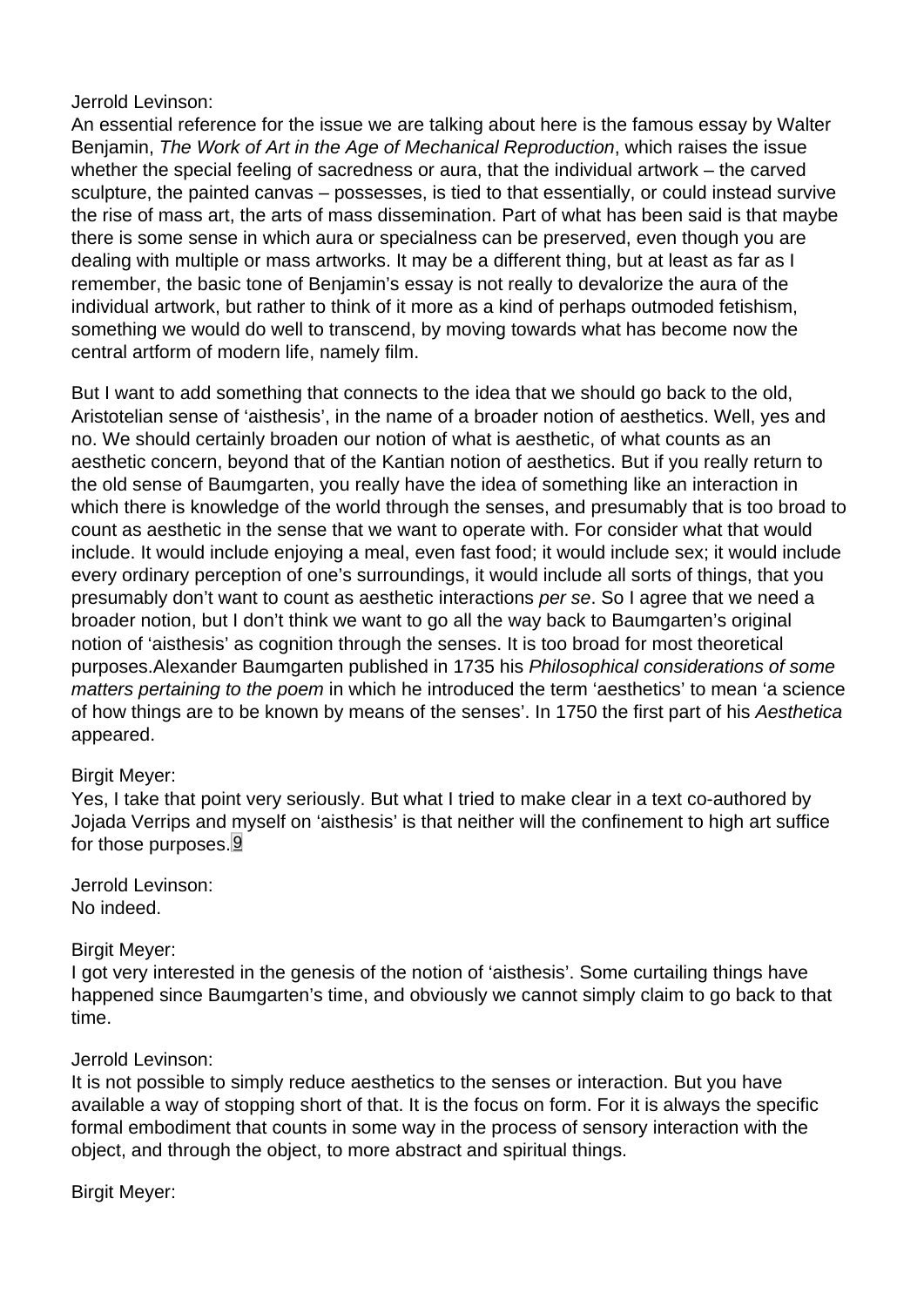That is also where these reflections about aesthetics have led me. That is how I came to develop this notion of sensational form. Also here I enjoy our conversation, because, as far as I am concerned, the last word has not been said about aesthetics. I found it very important to launch a reflection about the potential of the notion, because I think the contemporary developments you talk about, in which our old understanding of art and religion is messed up, calls for new approaches that also bridge older cleavages.

## Jerrold Levinson:

'The last word about aesthetics' puts me in mind of a thesis, not yet known to be the case, which might be called the 'end of aesthetics' thesis. That is, that maybe someday aesthetics will be of no more use. But I wager that as long as art goes on there will be aesthetics, because aesthetics is part of the reflection on art. Certainly art is more important than aesthetics. But aesthetics is important too.

## Birgit Meyer:

What drives me in the interest in aesthetics is very much the question: how are people organized in these days? And I think that any mode of organization, thus creating ties between each other, always implies a process of subjectivation and self making that is formative. So I would not say that people are just made to experience whatever they like. The whole point is, when I talk about what religion calls upon and how it addresses the senses, that it is also a certain formation of the senses and thus the making of a particular kind of subject. In my inaugural lecture I have been talking about the ways in which sensational forms, which make the divine available in certain ways, involve people in particular disciplines and modes of conduct. It is not about kind of nice consumerist, individualistic processes, in which we can all just have pleasure freely; it is really about formation in a political and social sense.

## Sander van Maas (musicologist):

Could you typify the kind of subjectivity that results from this kind of, let's say, gluing together of sense experiences?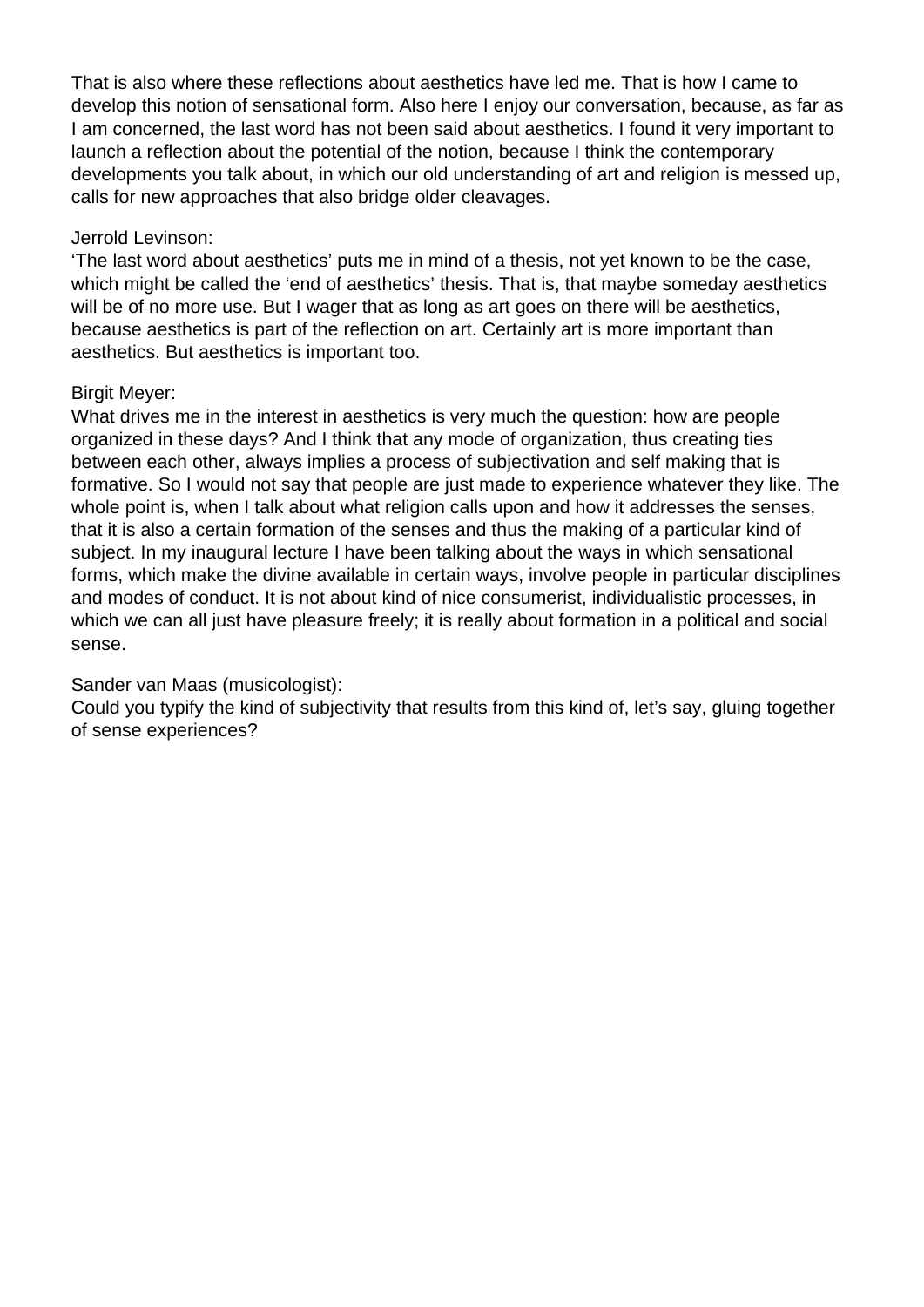## <span id="page-12-0"></span>Birgit Meyer:

Well, I would say that, at least from my perspective, religion does not tie up people's behavior in order to have rich sense experiences. I would say that any religious aesthetics frames and forms bodies in certain ways by privileging certain senses above others. Jonathan Crary's point of view is relevant here: he addresses the problem of attention in modern societies, the way in which, indeed, perception itself is in constant demand of being disciplined in order to make a capitalist society workable. 10 That requires, Crary argues, certain regimentation and a forming of the senses and the body, so that people perform and act in certain ways. I would always embed a process of appealing and addressing the senses into broader processes of social formation. And I think what is very interesting in the Pentecostal example, with the endless multiplication of the divine power via television, is that it fits very well into notions of a mobile subject that is not bound to one particular, sacred place, as would have been the case in earlier African traditions where the gods were somehow part of the village or shrines in nature. The sacred has now become rather not an impersonal god, but a god who can be reached anywhere, and who also reaches you through television. So if you are Pentecostal believer like that, you even switch on your computer, and when you are in Amsterdam you are still in touch. So I think it is very conducive to a certain mobile self that can be in touch with god – 'empowered' as it is more commonly called – irrespective of place. I would definitely tie this whole process of sense moderation to these power structures. Aesthetics and power are aspects that obviously belong together.

## Irma den Hertog:

Maybe this new Pentecostal religious aesthetics can be seen as a shift from a god to a holy ghost, because this 'spirit' is anonymous and everywhere. You can just step in. A personal god would be more concrete for most people.

Birgit Meyer: Absolutely.

## Sybrandt van Keulen:

From the Kantian point of view, maybe in your opinion a rigid perspective, the power of religious aesthetics comes close to 'sensus communis aestheticus', but then without an empirical object. Without 'die Sache', as Kant has it.<sup>[11]</sup> The analogy rests on a certain kind of aesthetic bonding or sharing. In our eyes perhaps some trivial things happen but for the Pentecostal believers it is a kind of, what we would call, 'performance', a mediated immediacy.

Jerrold Levinson:

What do you mean by 'without an object'?

#### Sybrandt van Keulen:

Just as Birgit Meyer described it nicely: the presence and absence of 'a thing' as a process of mediation, of floating 'meaning' through the media (say: television). You can be aware of, and have access to 'some immediacy', but that immediate 'thing' merely reflects you. You yourself as a mobile subject can 'switch it off and on'. There is neither an empirical object left that one can possess or could enshrine (somewhere in a village), nor an absolute power that possesses you. What is 'here and there' is this practice of switching off and on your own subjective relation to your divinity.

#### Jerrold Levinson:

In this respect I want to raise a question. Connected to this sense of dialectics, this interaction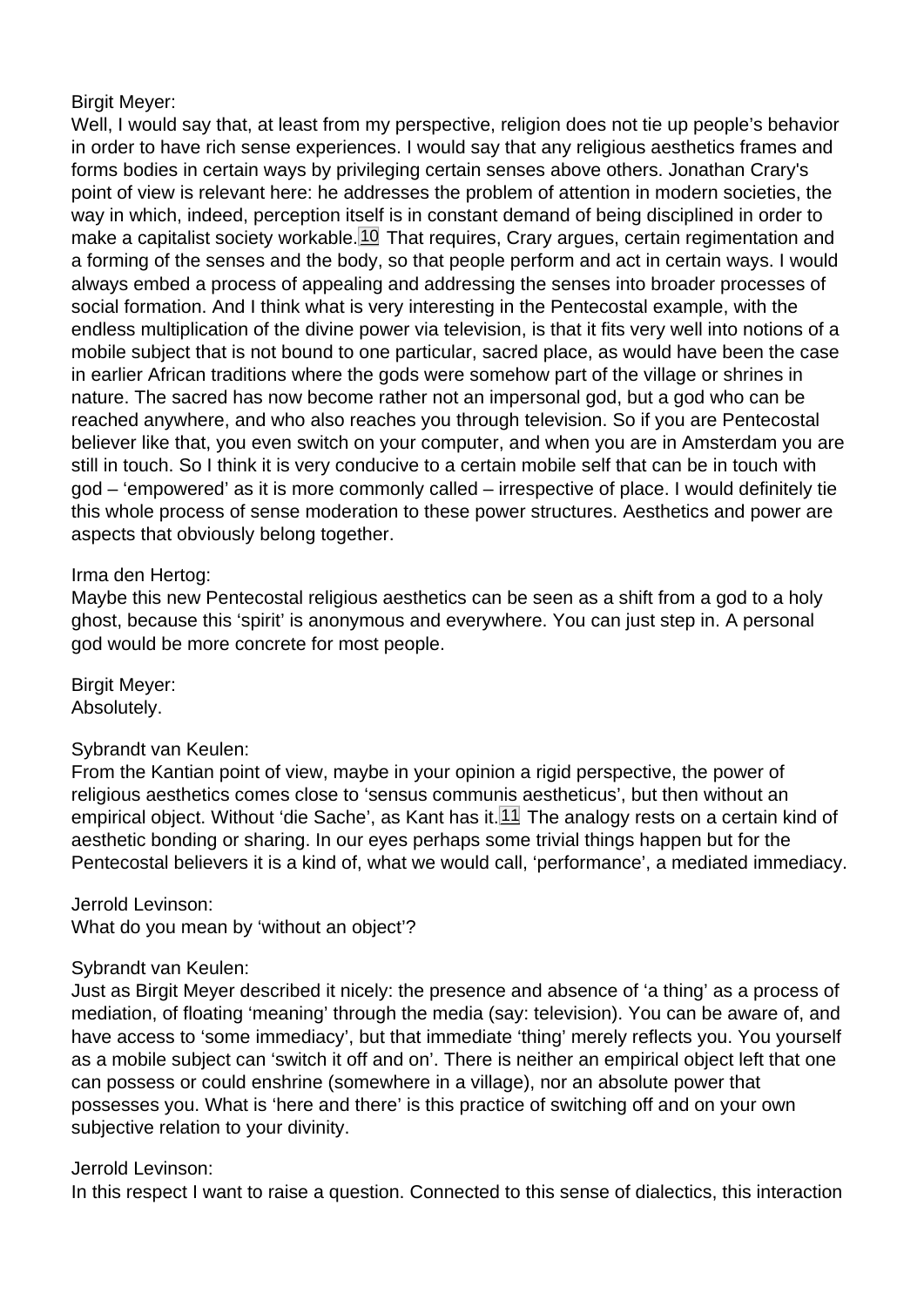between religion and art, I am interested in the idea that art had the power to replace religion, that is to say, that art somehow is the modern religion. So, dealing with that point I want to ask Birgit and those in the audience: to what extent is the idea of religious aesthetics detachable from the holding of specific beliefs? Suppose you don't have any of these beliefs, could you engage in religion in this aesthetic sense, in any way that would have authentic value? Or would it just be a charade? My own intuition is it would be a charade. And I had a recent experience of it in my own former religious tradition, that of Judaism. I have not been a practicing Jew since I was thirteen or so, but I went to a service in a synagogue recently with some friends, because it was a important holiday, and it was enjoyable from a social point of view. The participants obviously seem engaged. But I felt I was in the dark ages. There is something about real religion that seems to me medieval. So I wonder to what extent, regarding the things you want to theorize about – religious feeling as embodied in concrete vehicles, icons and so on – to what extent that is detachable from real, concrete religious beliefs in a divine being, personal god, and the like? I think it is detachable, but then you might want to call it something else. You might want to say, it is a field of the aesthetics of the spiritual. Or the aesthetics of how people would give meaning to their lives. And that is extremely important, but maybe that goes beyond beliefs. Specifically religious aesthetics, to me, would have to involve some of these beliefs that are, well, to some of us, very difficult to adopt. Elsewhere I have used the phrase 'doxastically challenged' to describe those of us who are spiritually inclined but religiously incapable. 12 Anyway, I wonder how you might react to that?

## Birgit Meyer:

I completely agree with you. The things I referred to are things one experiences as an anthropologist. We try to do participant observation and I must say that for me it is not easy to participate in Pentecostal mass prayer meetings. Last August I visited a big event of a catholic priest in Brazil called Padre Marcello Rossi who does something he calls 'the aerobics of Jesus', which is a very interesting mix of aerobics, some byzantine traditions and charismatic catholicism. Very, very intriguing, and I remember that I said to myself: 'come on, you write about sensational forms, now try to get into it, do what they do, in order, at least, to try to see how it feels!'. But I very much realized that I cannot really get into this, because I have been framed and formed in very different ways, not necessarily religious.

#### Jerrold Levinson:

What is the crucial stumbling block? Is it that you don't have the right kind of beliefs or that those particular forms of bodily expression of belief were so foreign to you?

#### Birgit Meyer:

This is not a question of either or. What is very clear is that the beliefs are also conveyed via these services and sensational forms. It is not so, that you have the belief, on the one hand, and the ritual expression of it on the other. In my view, beliefs or processes of making sense and sensational experiences go together.

Jerrold Levinson: Of course, they fuse.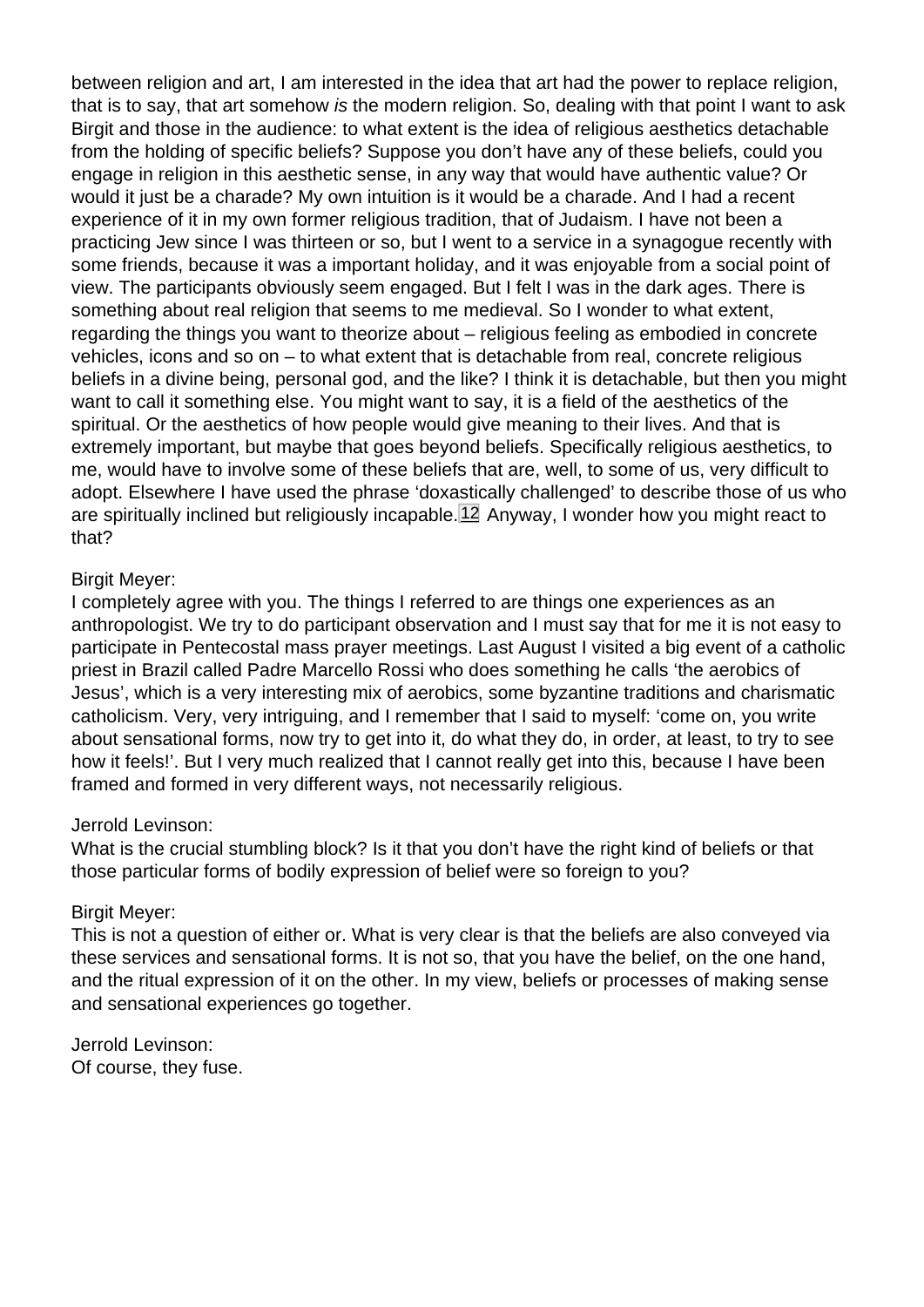## Birgit Meyer:

People also confirm that it is gradually built by participating in this kind of rituals. The one follows the other, but I would not say that belief is the entry point in order to get into the sensational form. There are very intriguing examples and analyses of people's participation, and certain religious sensational forms turn them into believers.

## Jerrold Levinson:

That is the right way to put it: participating in the practice often brings about the beliefs or attitudes needed, in some sense, to justify such participation. There are, of course, some kindred ideas in Pascal, in Kierkegaard, in the contemporary philosopher Alasdair Macintyre.

# Rob van Gerwen:

Maybe there are two levels of believing at stake in participating in a practice? You can believe in the practice. But, apparently, there are certain rituals that require you to also believe in something else, and that extra requirement may prevent you from believing in the practice. That is why you can't partake in that ritual. We can answer the rituals of art, because we believe in that practice. Art as a practice in general is a practice that we believe in.

# Jerrold Levinson:

We think that engaging in art is by and large worthwhile or rewarding. And it does not seem to involve any factual presuppositions or beliefs that are clearly dubious. But that is the problem of religion: the problem of the religious practice for the non-religious is that it seems involve presuppositions or beliefs that it is not clear one has any reason to accept anymore, except, as it were, through the back door. That is, on the grounds that if you do believe them and you do engage in those practices – sociological and psychological research seems to confirm this – your life is actually better. People function better when they are happier, and religious belief generally makes people happier. The religious are, in a sense, lucky. But I don't know if that is a sound argument for future religion or religious aesthetics.

# Irma den Hertog:

In the mass at Easter you see the same structure in what the priest does. He makes an inner experience visible, there is no other way to express it. The same with Egyptian religion or the Hindu people. Basically these are expressions of people to communicate, and even forms for others to participate in.

# Birgit Meyer:

Yes, I agree with that. And what I find very interesting, perhaps I do not necessarily feel happy about, is that we live in a time in which many new religious movements show up that make use of media, tied into consumer culture, and they frame indeed religious experience, but also the experientiality of something divine in new ways. And this is then, of course, repeated in several structures (every Sunday etc.), in different kinds of artforms. Whether we like it or not, religion will be with us. Religion is one of these systems in which, out of mediations – perhaps it is an illusion – a sense of reality or truth is being produced. This is a world that is subject to construction.

Postmodernism is taken for granted, and yet there is a certain resistance against it. A craving for something authentic and true. I think that religion is one of the sites, and the arts are another site, in which these experiences of truth and authenticity can be generated by a process that always implies some make-believe, perhaps even faking.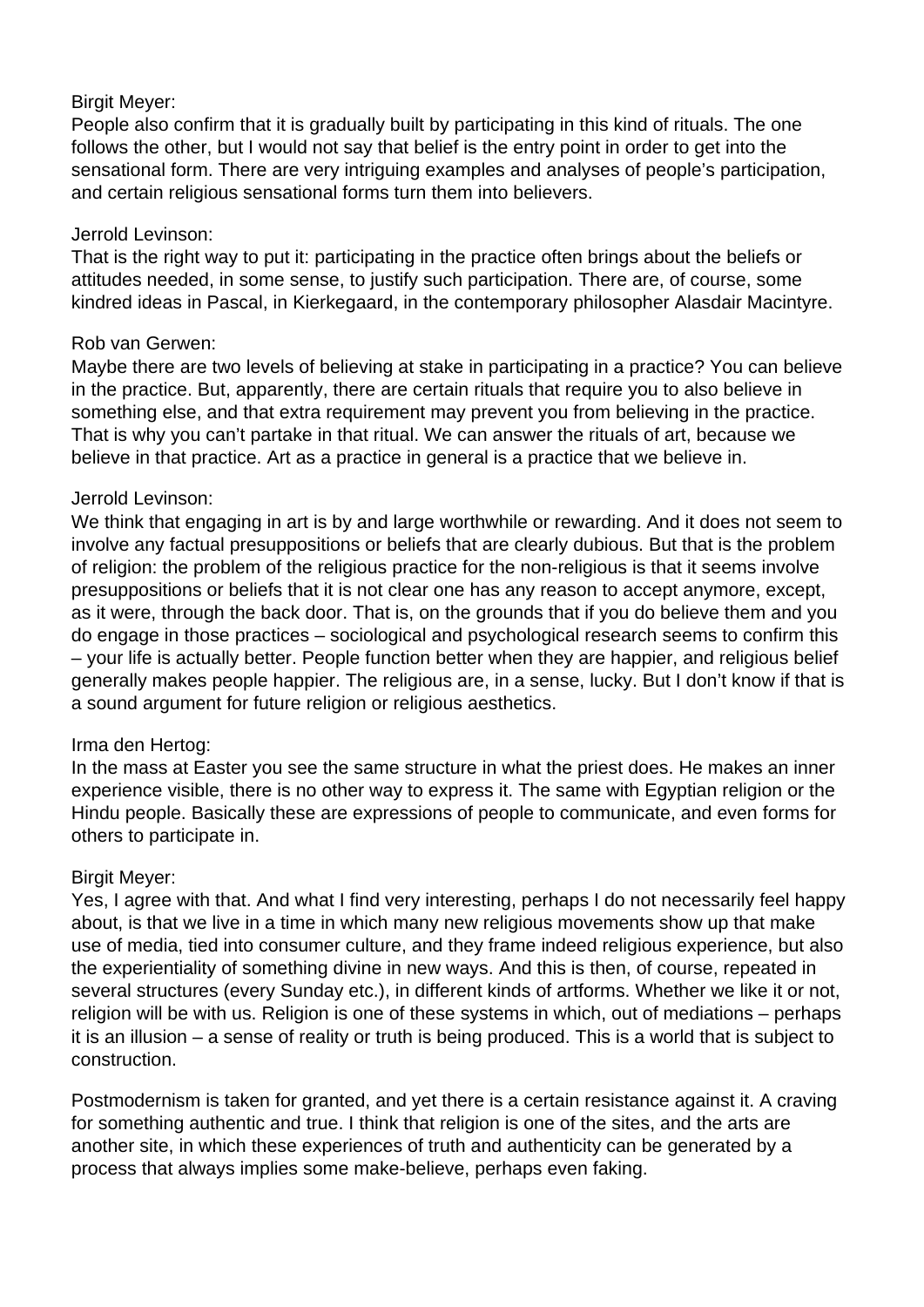## Jerrold Levinson:

But it depends on the perspective you have on it. The received view in social sciences is that these things are constructions. I am not in general a constructivist about reality, but I agree that certain social structures, practices and communities are constructed. However, if you are within such a practices and keep too much in mind that it is constructed, it may start to lose its efficacy for you …

## Birgit Meyer:

No, indeed, but the way we talk about it shows that it doesn't work so well for us. But what we do find is a craving for authentic states, and this is intriguing. We are in the midst of this, we need to reflect on it, and study it, and partly we are in it, and partly, hopefully, we are critical towards it, and feel the need to mobilize our concepts for that critical perspective.

Postscript by Birgit Meyer (January 2009).

Sybrandt van Keulen's careful transcription brings back the excited feeling I had after this stimulating conversation with him, Jerrold Levinson and people from the audience. Offering a lot of ideas, raising difficult questions and espousing plenty of loose ends, this text can serve as a departure point for further reflections. In this sense, the 'aesthetic past', taken as a theme, has already proven to have a future. What I particularly appreciate is the crossdisciplinary engagement through which hitherto still more or less separate circuits are getting connected.

As I sought to make clear during the conversation, the point of entry into the question of aesthetics is quite different for social scientists like myself than for scholars as Van Keulen, Levinson and many people in the audience who have long been working on aesthetics from a philosophical perspective. However, I also realized that there is a general agreement that certain developments in the sphere of consumption, art and religion – next to Levinson's example of the Nespresso store as a new kind of temple we can think of the display of Damien Hirst's diamond-plated skull 'For the Love of God' in the Rijksmuseum, or the mediatization of religion – prompt us to reconsider the usual concepts we use in making sense of such phenomena. Advocating a broader take on aesthetics, I am certainly not in favour of simply celebrating such new forms, and the breakdown of distinctions between high and low art, art and religion, consumption and aesthetic/ethical judgement. All the same, the conversation we had confirms to me that we need to move beyond an understanding of aesthetics that is confined to the high arts, separate from religion, and predicated on the Kantian disinterested beholder. While it may well be that Kant's views have been more subtle than what we now consider as his 'legacy', it is quite clear that the current interest in aesthetics, from a cross-disciplinary perspective, emphasizes a more embodied and embedded understanding.

I have problems with Van Keulen's tongue-in-cheek opposition of the fetish and the aesthetic art object, and that of the interested versus the disinterested beholder. Signalling a *mistaken* appreciation of a thing as being animated, the notion of the fetish is rooted in a view of people and objects as separate from each other, with people having agency over inanimate things. In my understanding, the notion of the fetish is of limited analytical value, because it privileges a problematic modern model of the relation between humans and objects, whilst in my understanding animation is central to human culture, in the West and elsewhere.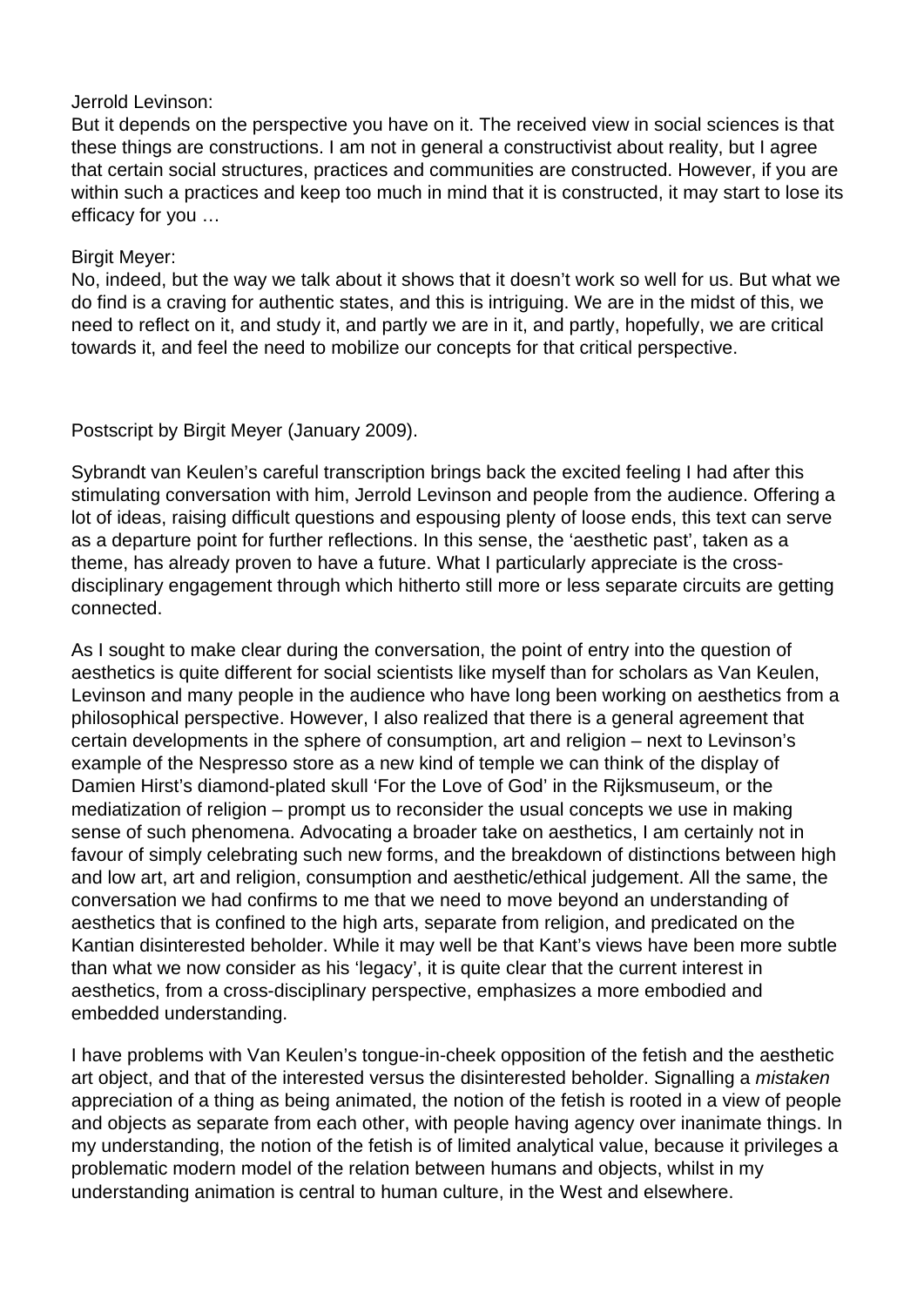Notwithstanding the merits of Marx' notion of commodity fetishism, I am wary of deploying the fetish discourse with regard to contemporary consumer culture, certainly when high art and its 'pure aesthetic – disinterested – feeling' forms the counter point, as suggested by Van Keulen. I think that we need to link up with and further develop alternative ways (as developed e.g. by Bruno Latour, Alfred Gell, and others) of conceptualizing people's affective relation with things – be they consumer items, pieces of art, or religious objects – and move out of the, at least in my view, problematic discursive frame of the fetish and the artwork. In so doing, it is as important to discern similarities between affective relations people develop with different kinds of things as to be alert to differences, given that our attitudes towards things are part and parcel of broader processes of framing in the context of specific ideological regimes. In the future I would be much interested to think further about these questions as a follow up to the brief exchange with Van Keulen.

I agree with Jerrold Levinson that it would be mistaken to simply turn back to Baumgarten and Aristotle; the point in invoking broader, more sensorial pre-Kantian understandings of aesthetics is above all to become alert to the affective, binding power of art and/or religious objects. At stake is the materiality and agency of such objects, and the role they play in appealing and forming their users in the context of specific ideological regimes. The current fascination with aesthetics in my field of study is part and parcel of a broader turn towards acknowledging the importance of bodies and things in the making of communities, also in the sphere of religion. While the relevance of bodies and things – the material world – may be obvious, it is all the same true that systems of thought, meanings and symbols have long been the privileged entry point for social science analysis, including anthropology. Levinson is certainly right to remind me that the Christian idea of transubstantiation and the Eucharist echoes – even prefigures – my notion of sensational form as a mode through which the transcendental becomes articulated. Nevertheless, especially in the field of the study of religion there has been a, partly unacknowledged, anti-material bias, as if religion would essentially be about the immaterial and spiritual. The notion of sensational form, and other work as the already mentioned studies by Chris Pinney and David Morgan in this field, is intended to correct this bias. There is no such thing as immaterial religion, and exactly for that reason aesthetics has become an important notion to think with. I am much intrigued by both Van Keulen's and Levinson's point that, although I reject a Kantian view of aesthetics, actually the emphasis I place on form resonates more with Kantian ideas than I am prepared to admit. This is a question I need to ponder more, and where I can certainly get much out of the conversation we started. Actually my use of the notion of form is closely related to the notion of style, understood as – to invoke Michel Maffesoli – a 'forming form', that is, a structure of repetition that involves particular techniques of the self and the body that modulate persons into particular socio-religious formations. Although I am not at all versed in aesthetics, I think that my understanding of form differs from that proposed by Kant in at least two ways. One has been mentioned already by Levinson, when he states that for Kant 'feeling from form is a pure feeling', whereas my notion of sensational form stresses 'the form in terms of what it embodies or represents.' The second can be sketched by invoking Samuel Weber's very intriguing discussion of Kant's notion of form (and Derrida's notion of the parergon) as the 'enabling limit of the work'. $\frac{13}{1}$  In Weber's understanding, form is not just there, but results from the work of framing, which by definition, entails a process of delineating, of drawing a line separating what is interior and what is exterior, hence making it possible for a Gestalt to emerge from Ungestalt. The frame, however, is not just intrinsic to a particular aesthetics, but also located outside of it, and thus functions 'precisely as that other capable of telling us just where form stops, and hence also where it starts.' As, certainly in the context of religion, attitudes towards pictures of the transcendental such as the examples mentioned exist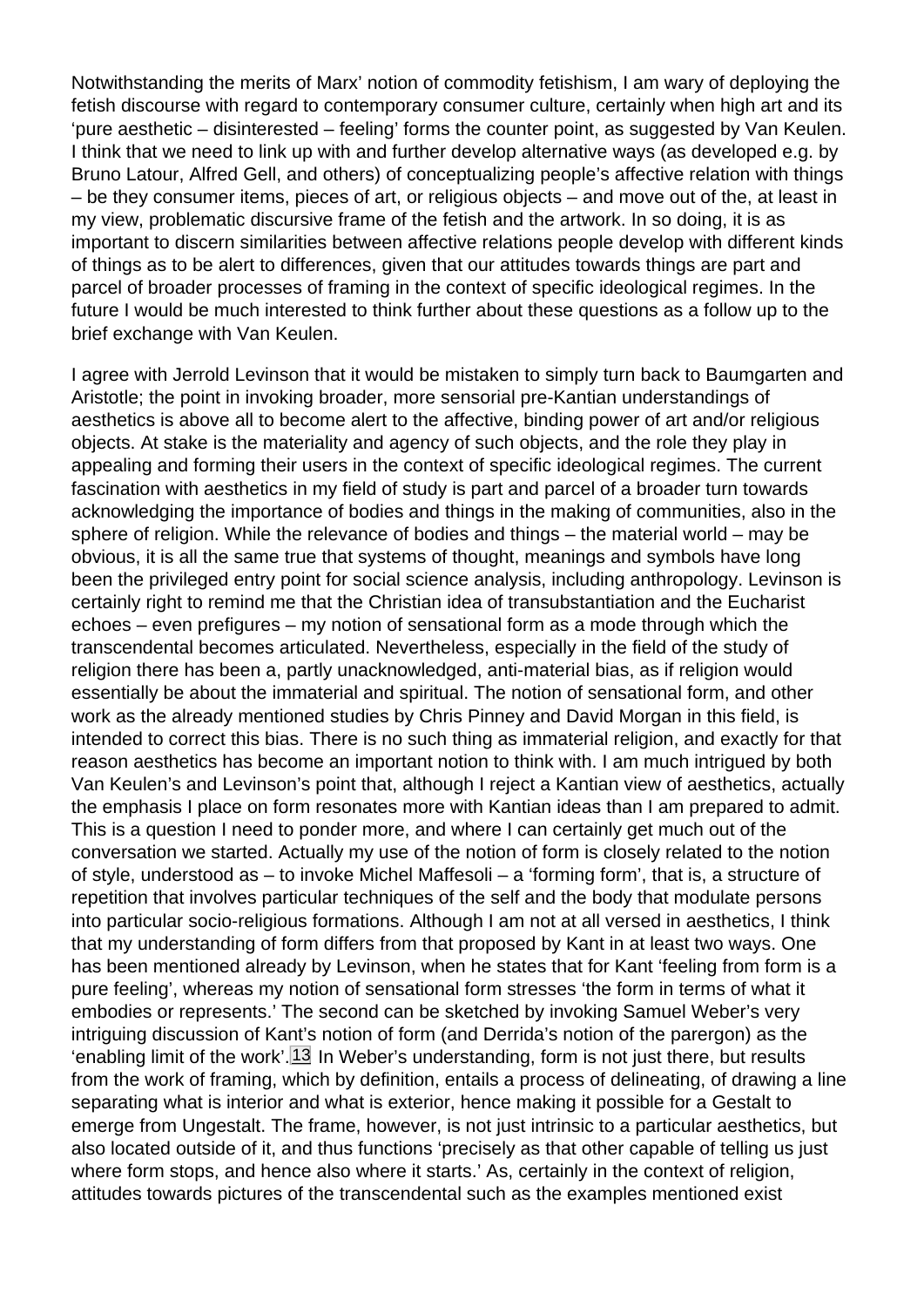outside of the pictures themselves, a focus on form per se is too limited for my purposes. All the same I realize that the question of form would deserve more reflection, and the same holds true for the notion of the 'sensus communis aestheticus' ('Gemeinschaftssinn', unfortunately often translated as 'aesthetic community', and as delineating a superficial, hedonistic engagement with consumer culture) invoked by Van Keulen. Lastly, the conversation makes me realize that the increasing attention paid to aesthetics, and thus the body and the senses, raises big questions about the possibilities and limits of understanding other people's experiences as an outsider. Indeed, in trying to get into a particular sensational form as a researcher one may experience a kind of 'stumbling block', as Levinson puts it. In my view, as I tried to explain, this is not simply due to the fact that one may not share the beliefs which go along with that particular sensational form. In a way the difficulty of 'getting in' very much proves the point I try to make, that social processes of binding materialize through the body. We need to pay far more critical attention to incommensurabilities, in short, to the ways in which social-cultural differences are embodied. The point is not to naturalize embodied difference, but to get a deeper grasp of how cultural constructions are authorized as natural and true by working on the body (as in Bourdieu's notion of the habitus). In many ways, the body is not so much the instance – or even last reserve – of nature we may desire it to be, but instead the site of social inscription through which ideological systems are naturalized. Therefore the impossibility to feel along may after all be a most promising starting point for a critique of the binding power of sensational forms, and aesthetic formations at large.

Jerrold Levinson is Professor of Philosophy at the University of Maryland, USA, and Leverhulme Visiting Professor at the University of Kent, UK, during 2008-2009. august@umd.edu [1].

[Birgit Meyer is Pro](mailto:august@umd.edu)fessor of Cultural Anthropology at VU University Amsterdam, Netherlands. B.meyer@fsw.vu.nl [2].

[Sybrandt van Keule](mailto:Netherlands.B.meyer@fsw.vu.nl)n is tutor at the Department of Philosophy of Art and Culture at the University of Amsterdam. S.vanKeulen@uva.nl [3].

Geplaatst op 19 januari 2[009.](mailto:S.vanKeulen@uva.nl)

- [4.](#page-5-0) The text Jerrold Levinson refers to is: Birgit Meyer and Jojada Verrips (2008) 'Aesthetics' in: D. Morgan (ed.), Key Words in Religion, Media, Culture. London, New York: Routledge, 20-30.
- [5.](#page-5-0) Hent de Vries & Samuel Weber, eds. (2001). Religion and Media. Stanford University Press.
- 6. See for instance: Richard Wollheim (1980). 'Art and Evaluation' in Art and its Objects. Second edition.

<sup>1.</sup> Benedict Anderson (1991). Imagined Communities: Reflections on the Origins and Spread of Nationalism. (Revised Edition). London: Verso.

<sup>2.</sup> Christopher Pinney (2004). Photos of the Gods: The Printed Image and Political Struggle in India. London: Reaktion Books

[<sup>3.</sup>](#page-5-0) Birgit Meyer (2006). Religious Sensations. Why Media, Aesthetics and Power Matter in the Study of 3. Contemporary Religion. Inaugural Lecture, VU University, Amsterdam.